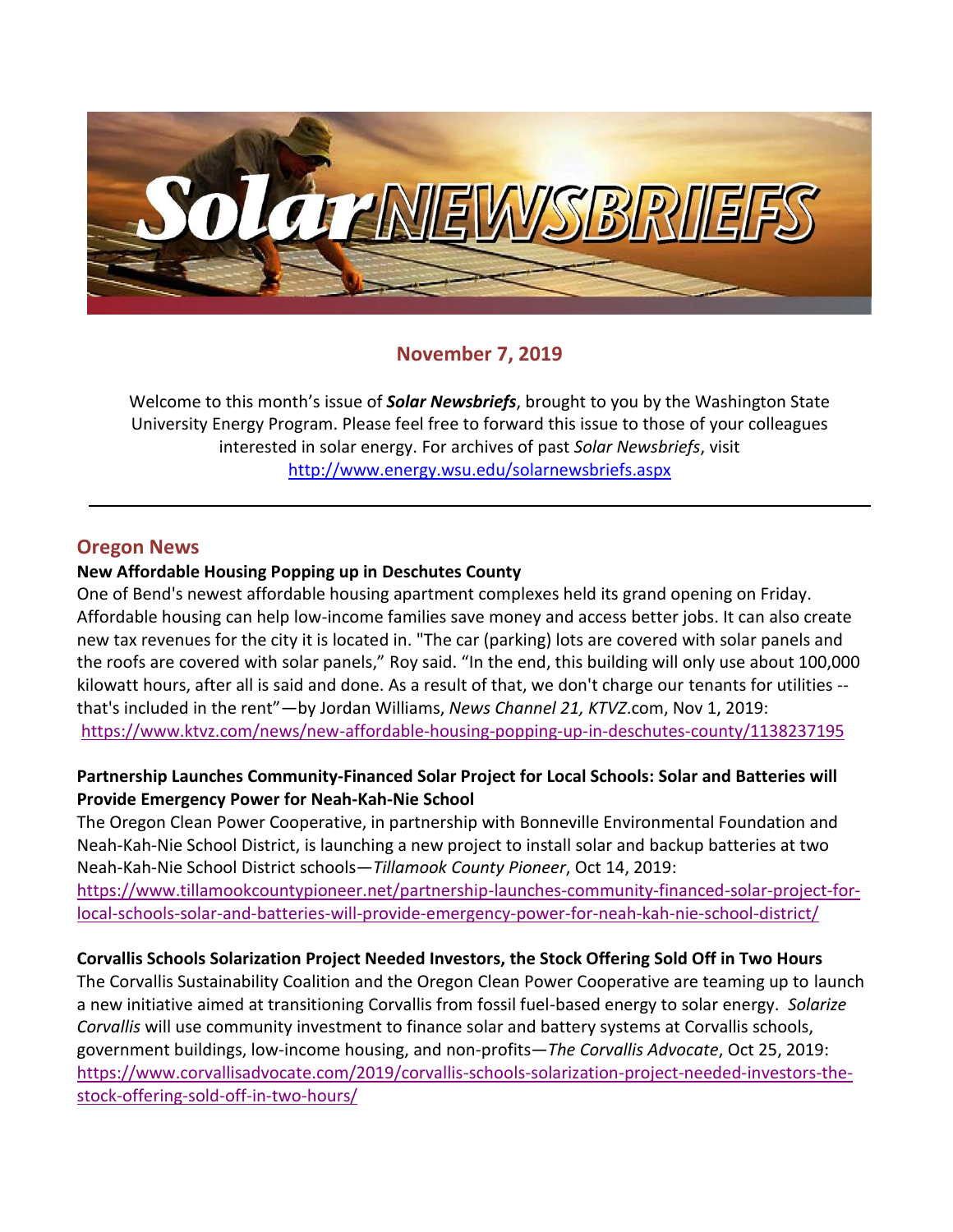# **PGE Renewable Development Fund Awards Nearly \$1 Million in Grants to Support Local Renewable Development Projects**

Portland General Electric Company recently awarded nearly \$1 million in PGE Renewable Development Fund grants to nine local nonprofits to create clean energy projects that will generate 1.4 megawatts of clean power for the region. These grants are part of the Green Future℠ [renewable energy program,](https://www.portlandgeneral.com/residential/power-choices/renewable-power/choose-renewable) which helps put more clean, local, renewable energy onto the electric grid—*Portland General Electric* Press Release, Nov 4, 2019:

[https://www.portlandgeneral.com/our-company/news-room/news-releases/2019/11-04-2019-pge](https://www.portlandgeneral.com/our-company/news-room/news-releases/2019/11-04-2019-pge-renewable-development-fund-awards)[renewable-development-fund-awards](https://www.portlandgeneral.com/our-company/news-room/news-releases/2019/11-04-2019-pge-renewable-development-fund-awards)

## **Updated Oregon Community Solar Program Administration Webinar Scheduled**

The Oregon Community Solar Program Administration team invites stakeholders to discuss updates to the program implementation manual and pre-certification launch. For an overview of the latest version of the Program Implementation Manual, and to register for an accompanying informative webinar see: <https://orcsplaunch.wordpress.com/2019/10/31/updated-pim-webinar-scheduled/>

# **Three Solar Projects will Boost Clean Energy Effort**

"Solar's Got Talent" is the name given by an Oregon clean energy co-op for a collaboration with three Talent institutions that obtained \$149,656 in state grants to help construct solar arrays with battery backups—by Tony Boom, *Mail Tribune*, Oct 15, 2019:

<https://mailtribune.com/news/top-stories/three-talent-solar-projects-will-boost-clean-energy-effort>

# **Washington News**

**The Renewable Energy System Incentive Program Legislative Report**

Check out *The Renewable Energy System Incentive Program Legislative Report: October 2019* by the WSU Energy Program at:

[http://www.energy.wsu.edu/documents/Renewable%20Energy%20System%20Incentive%20Program%](http://www.energy.wsu.edu/documents/Renewable%20Energy%20System%20Incentive%20Program%20Report-Oct2019.pdf) [20Report-Oct2019.pdf](http://www.energy.wsu.edu/documents/Renewable%20Energy%20System%20Incentive%20Program%20Report-Oct2019.pdf)

# **Ensuring Equity in Washington's 100% Clean Electricity Law**

Washington passed 100% clean electricity into law earlier this year, and with public input government agencies are currently drafting rules to guide utilities on how to comply with the law by phasing out fossil fuel emissions and integrating equity in their service models. We have a chance now and in the coming months to shape the equity terms and objectives in how the law is administered, primarily in defining processes for energy assistance and equitable distribution of benefits. Read more: by Mariel Thuraisingham*, Front and Centered*, Nov 4, 2019:

<https://frontandcentered.org/ensuring-equity-in-washingtons-100-clean-electricity-law/>

# **Leaving Behind Coal, PacifiCorp Plans Decades-Long Push into Renewables, with Heavy Investment in Solar in Washington**

Throttling back on coal-fired electricity, utility company PacifiCorp plans massive investments in renewable energy that will include  $-$  by 2036  $-$  a huge boost in Washington state solar energy production— by Hal Bernton*, Seattle Times*, Oct 3, 2019:

[https://www.seattletimes.com/business/leaving-behind-coal-pacificorp-plans-decades-long-push-into-](https://www.seattletimes.com/business/leaving-behind-coal-pacificorp-plans-decades-long-push-into-renewables-with-heavy-investment-in-solar-here/)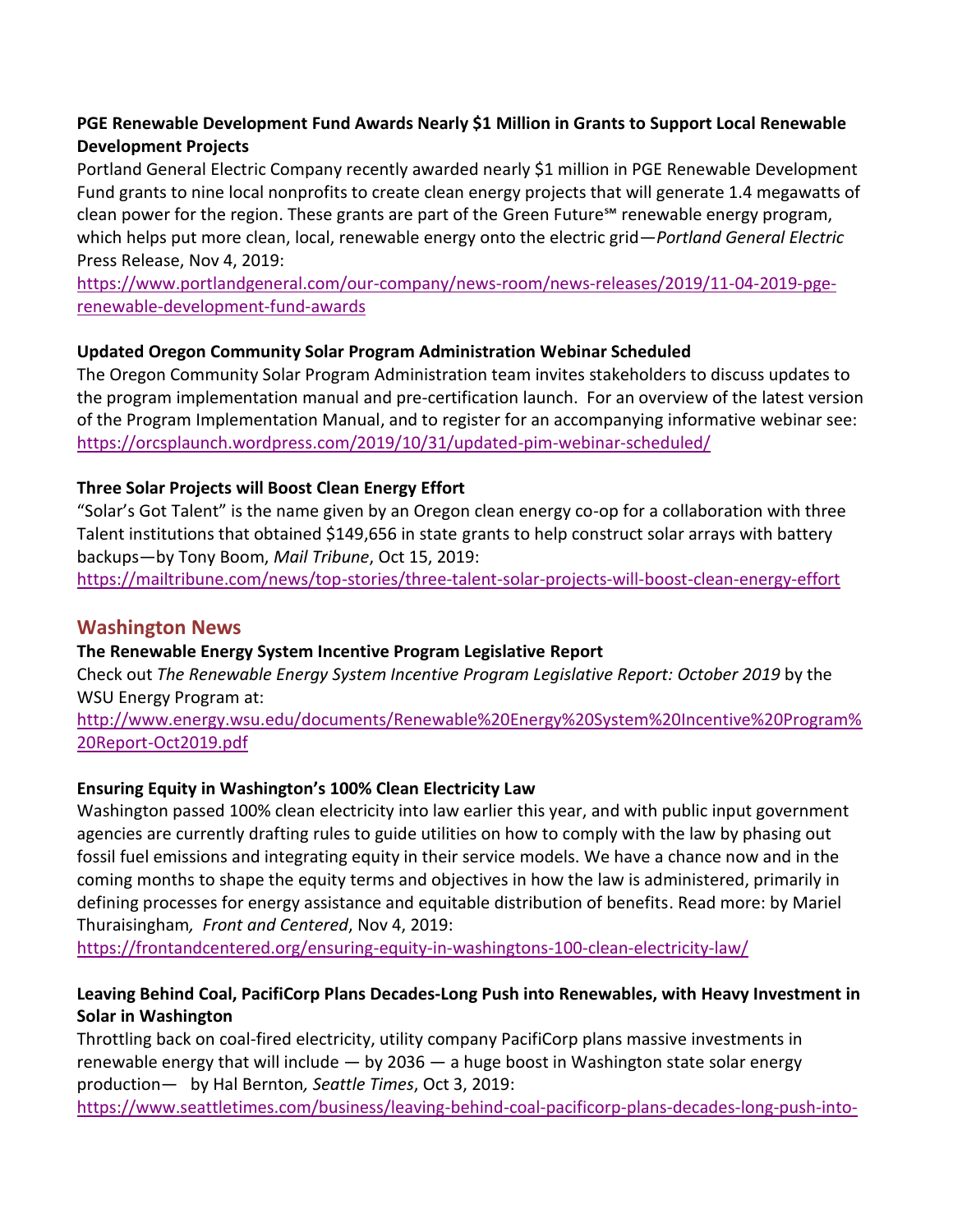#### [renewables-with-heavy-investment-in-solar-here/](https://www.seattletimes.com/business/leaving-behind-coal-pacificorp-plans-decades-long-push-into-renewables-with-heavy-investment-in-solar-here/)

#### **Editorial: HopeWorks Station a Model for Ending Poverty Cycle**

Residents for the third major supportive housing development opening in Everett this year — [HopeWorks Station](https://www.hopewrks.org/herald) at 3315 Broadway — are expected to begin moving in this week as construction wraps up and programs and staff continue setting up—*The Herald Editorial Board, Herald Net*, Oct 6, 2019:

<https://www.heraldnet.com/opinion/editorial-hopeworks-station-a-model-for-ending-poverty-cycle/>

#### **Church Goes Solar: Solar Panels, Environmental Events Make for a Bright Future**

Congregational Church on Mercer Island has new solar panels, which they recently celebrated earlier this month. The church is also hosting a series of events and activities to inspire Islanders to take action against climate change—by Natalie DeFord, *Mercer Island Reporter*, Oct 24, 2019: <https://www.mi-reporter.com/life/church-goes-solar/>

# **Agrivoltaics**

#### **Solar Panels Pair Surprisingly well with Tomatoes, Peppers and Pollinators**

The world already needs more solar power. It is clean, renewable energy, and it is quickly outpacing the [job creation](https://www.mnn.com/earth-matters/energy/blogs/renewable-energy-jobs-us-economy) and [affordability](https://www.mnn.com/earth-matters/energy/blogs/renewable-energy-becoming-cheaper-fossil-fuels-irena) of fossil fuels. But on top of that, a growing field of research suggests it can improve agriculture, too, helping us grow more food and pollinator habitat while also conserving land and water—Russell McLendon, *Mother Nature Network*, Sept 30, 2019:

[https://www.mnn.com/your-home/organic-farming-gardening/stories/agrivoltaics-solar-power-crops](https://www.mnn.com/your-home/organic-farming-gardening/stories/agrivoltaics-solar-power-crops-bees)[bees](https://www.mnn.com/your-home/organic-farming-gardening/stories/agrivoltaics-solar-power-crops-bees)

## **Industry**

## **How Solar Installers can Diversify their Workforces**

The NW Energy Coalition has published a [fact sheet](https://nwenergy.org/wp-content/uploads/2019/10/Solar-Workforce-Diversity-Report-Fact-Sheet-Final-1.pdf) summarizing tactics that solar installers can use to attract more people of color to the industry and to their companies. The fact sheet is derived from [a](https://nwenergy.org/wp-content/uploads/2019/07/ORWA-Diversity.pdf)  [study](https://nwenergy.org/wp-content/uploads/2019/07/ORWA-Diversity.pdf) published in June by the Solar Foundation, which found that only about 10% of 7,300 solar industry jobs in Washington and Oregon are held by a person of color. To link to the fact sheet and more see: *Northwest Energy Coalition*, Oct 22, 2019:

<https://nwenergy.org/featured/how-solar-installers-can-diversify-their-workforces/>

# **Conferences and Events**

## **Oregon Solar Workforce Celebration, Portland, OR, Nov 14, 2019**

The Oregon Solar Energy Industries Association (OSEIA) invites you to an event to kick-off our new workforce development programs. They will talk about the two pilot programs they did with partner organizations this year and they would like to hear from community groups about what they would like to see in a collaborative workforce development program with OSEIA. For more info see: <https://www.oseia.org/new-events/2019/11/14/oregon-solar-workforce-celebration>

## **Energy Leaders Summit, Seattle, WA, Nov 19, 2019**

The Energy Leadership Summit is a regional clean energy event. Presented jointly by the CleanTech